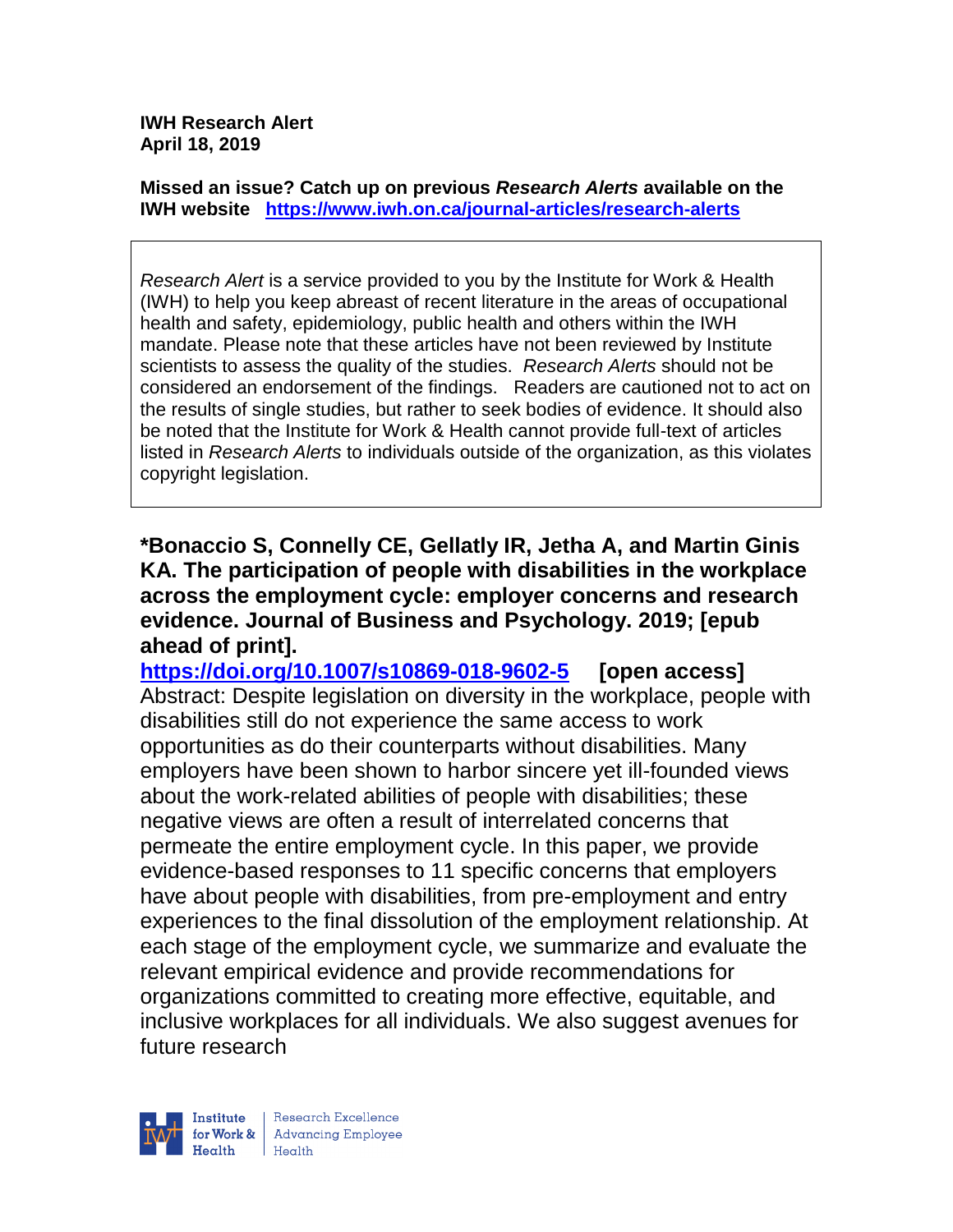**Arsenault Knudsen E, Brzozowski SL, and Steege LM. Measuring work demands in hospital nursing: a feasibility study. IISE Transactions on Occupational Ergonomics and Human Factors. 2018; 6(3-4):143-156.** 

**<https://doi.org/10.1080/24725838.2018.1509910>** 

**Bargal B, Benneyan JC, Eisner J, Atalay AJ, Jacobson M, and Singer SJ. Use of systems-theoretic process analysis to design safer opioid prescribing processes. IISE Transactions on Occupational Ergonomics and Human Factors. 2018; 6(3-4):200- 208.** 

**<https://doi.org/10.1080/24725838.2018.1521887>** 

**Choi SD, Guo L, Kim J, and Xiong S. Comparison of fatal occupational injuries in construction industry in the United States, South Korea, and China. International Journal of Industrial Ergonomics. 2019; 71:64-74. <https://doi.org/10.1016/j.ergon.2019.02.011>** 

**Hidajat M, McElvenny DM, Ritchie P, Darnton A, Mueller W, Van Tongeren M, et al. Lifetime exposure to rubber dusts, fumes and N-nitrosamines and cancer mortality in a cohort of British rubber workers with 49 years follow-up. Occupational & Environmental Medicine. 2019; 76(4):250-258.** 

**<https://doi.org/10.1136/oemed-2018-105181> [open access]** Abstract: OBJECTIVES: To quantitatively evaluate exposureresponse associations between occupational exposures to rubber dust, fumes and N-nitrosamines and cancer mortality in the UK rubber industry. METHODS: Competing risk survival analyses were used to examine cancer mortality risk in a cohort of 36 441 males aged 35+ years employed in the British rubber industry in 1967, followed up to 2015 (94% mortality). Exposure measurements are based on a population-specific quantitative job-exposure matrix for rubber dust, rubber fumes and N-nitrosamines from the EU-EXASRUB project. RESULTS: Exposure (lifetime cumulative (LCE)) response associations were found for N-nitrosomorphiline and all cancers (subdistribution HR (SHR) 1.48, 95% CI 1.39 to 1.57) and cancers of the bladder, stomach, multiple myeloma, oesophagus, prostate and pancreas, as well as for N-nitrosodimethylamine and all

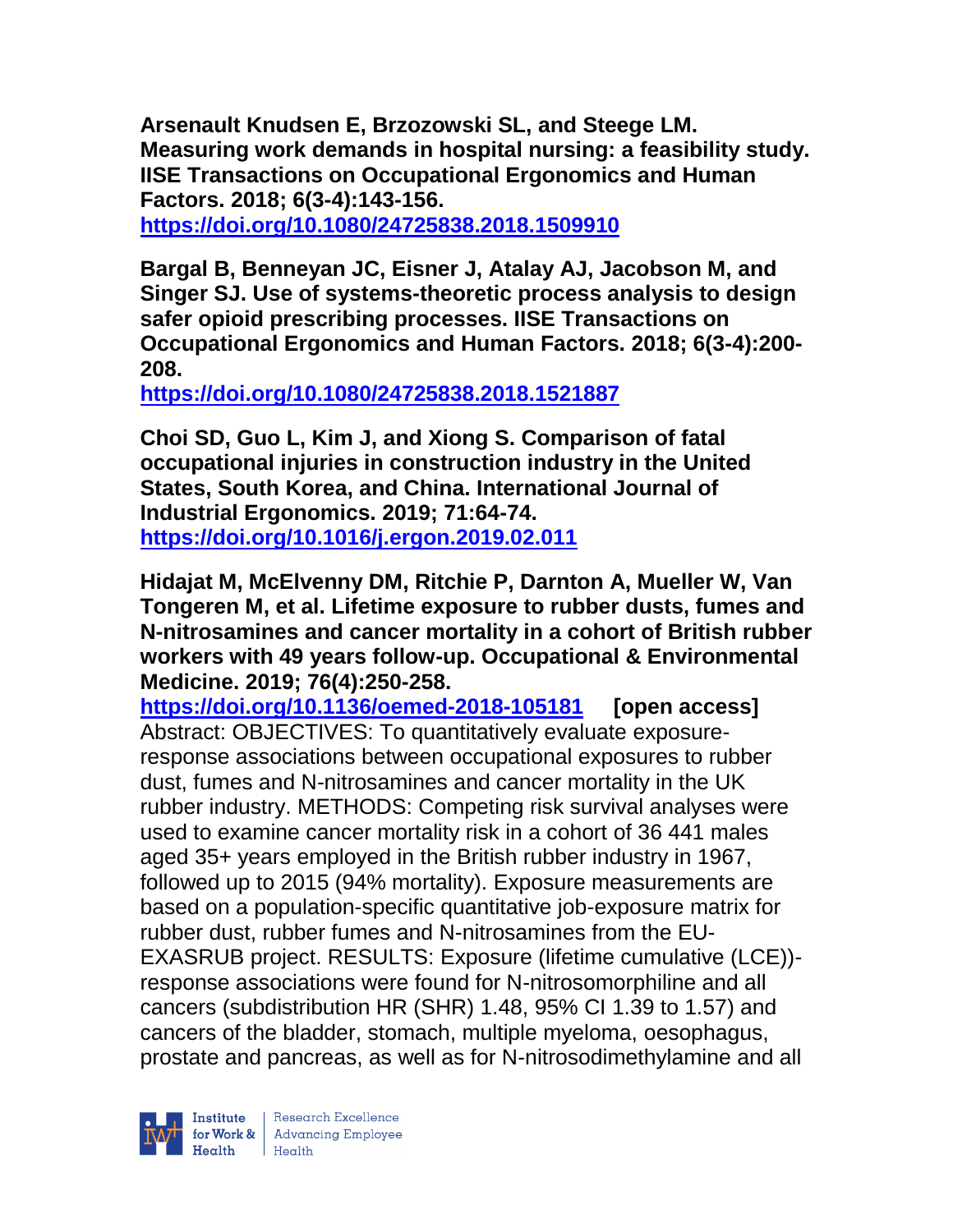cancers (SHR 2.08, 95% CI 1.96 to 2.21) and cancers of the bladder, stomach, leukaemia, multiple myeloma, prostate and liver. LCE to the N-nitrosamines sum were associated with increased risks from all cancers (SHR 1.89, 95% CI 1.78 to 2.01) and cancers of the lung, non-Hodgkin's lymphoma and brain. LCE to rubber dust and fumes are associated with increased mortality from all cancers (rubber dust SHR 1.67, 95% CI 1.58 to 1.78; rubber fumes SHR 1.91, 95% CI 1.80 to 2.03) and cancers of the bladder, lung, stomach, leukaemia, multiple myeloma, non-Hodgkin's lymphoma, oesophagus, prostate, pancreas and liver. CONCLUSIONS: Consistent with previous studies, N-nitrosamines exposures are associated with mortality from cancers of the bladder, lung, stomach, leukaemia, multiple myeloma, oesophagus, prostate, pancreas and liver. The long follow-up with nearly complete mortality enabled estimations of lifetime cancer mortality risk from occupational exposures in the rubber industry

### **Kallewaard JW, Wintraecken VM, Geurts JW, Willems PC, van Santbrink H, Terwiel CTM, et al. A multicenter randomized controlled trial on the efficacy of intradiscal methylene blue injection for chronic discogenic low back pain: the IMBI study. Pain. 2019; 160(4):945-953.**

# **<https://doi.org/10.1097/j.pain.0000000000001475>**

Abstract: A study published in PAIN in 2010 showed remarkable effects of intradiscal methylene blue (MB) injections compared with placebo on pain intensity in patients with chronic discogenic low back pain (CD-LBP). Both groups received lidocaine hydrochloride injections for pain associated with the procedure. We replicated the design of the previously published study and performed a multicenter, double-blind, randomized, placebo-controlled trial to assess whether the extraordinary effects of MB on pain intensity could be confirmed. The primary outcomes were treatment success defined as at least 30% reduction in pain intensity and the Patients' Global Impression of Change 6 months after the intervention. We included 84 patients with CD-LBP of which 14 (35%) in the MB plus lidocaine group showed treatment success compared with 11 (26.8%) in the control group who received placebo plus lidocaine  $(P = 0.426)$ . Twenty-seven percent of all participants treated with MB stated that their overall health improved much or very much (Patients' Global Impression of Change), vs 25.6% in the placebo group ( $P = 0.958$ ). We were



| Research Excellence for Work & | Advancing Employee  $Heath$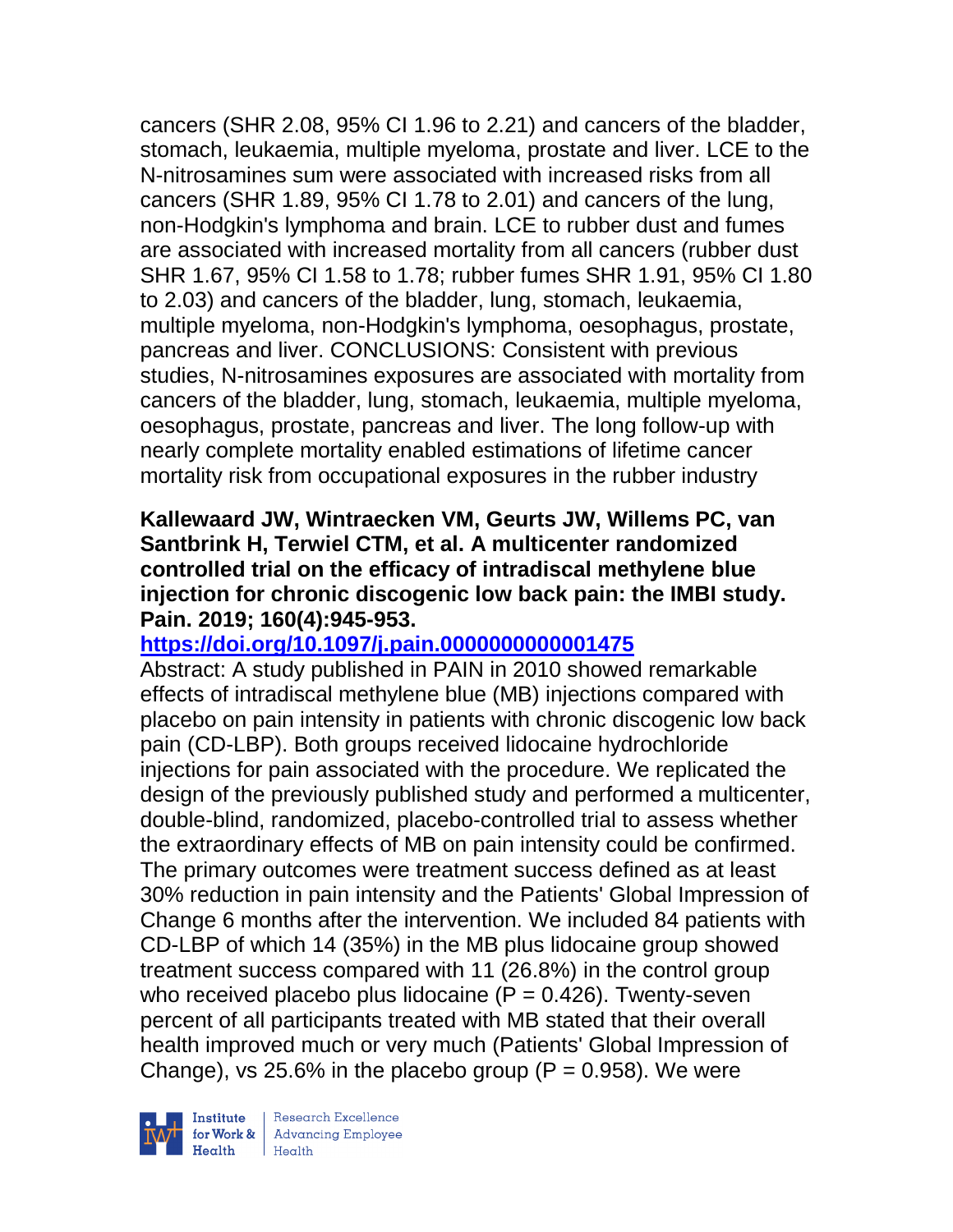unable to confirm that intradiscal MB injections are better capable of significantly reducing pain in patients with CD-LBP 6 months after treatment compared with placebo. We observed that over one-quarter of patients receiving only lidocaine injections reported treatment success, which is in contrast with the previously published study. Our results do not support the recommendation of using intradiscal MB injections for patients with CD-LBP

#### **Klingberg S, Mehlig K, Johansson I, Lindahl B, Winkvist A, and Lissner L. Occupational stress is associated with major longterm weight gain in a Swedish population-based cohort. International Archives of Occupational & Environmental Health. 2019; 92(4):569-576.**

**<https://doi.org/10.1007/s00420-018-1392-6> [open access]** Abstract: PURPOSE: Occupational stress and obesity are both increasing in prevalence, but prospective findings relating these conditions are inconsistent. We investigated if baseline as well as prolonged exposure to high job demands and low decision latitude were associated with major weight gain  $\left\langle \frac{1}{2} \right\rangle = 10\%$  of baseline weight) in 3872 Swedish women and men examined three times over 20 years in the population-based Vasterbotten Intervention Program. METHODS: Anthropometry was measured and participants completed questionnaires on job strain, diet, and other lifestyle factors. Logistic regression was used to estimate odds ratios (OR) and 95% confidence intervals (CI), adjusting for confounders. RESULTS: Adjusting for age, baseline low decision latitude was associated with major weight gain over 10- and 20-year OR (95% CI) 1.16 (1.00-1.33) and 1.29 (1.13-1.47), respectively (both sexes combined). After adjustment for diet quality and other confounders, the effect over 20 years remained 1.30 (1.13-1.50). Sex modified the effect of prolonged exposure to high job demands over at least 10 years (interaction  $p = 0.02$ ), showing that high job demands was a risk factor of major weight gain over 20 years in women [1.54 (1.14- 2.07)], but not in men [0.87 (0.63-1.19)]. Neither diet nor other lifestyle factors explained these associations. CONCLUSIONS: In conclusion, low decision latitude predicted major weight gain in women and men. In women, the results suggest an additional contribution to major weight gain from high job demands



| Research Excellence for Work & Advancing Employee<br>Health Health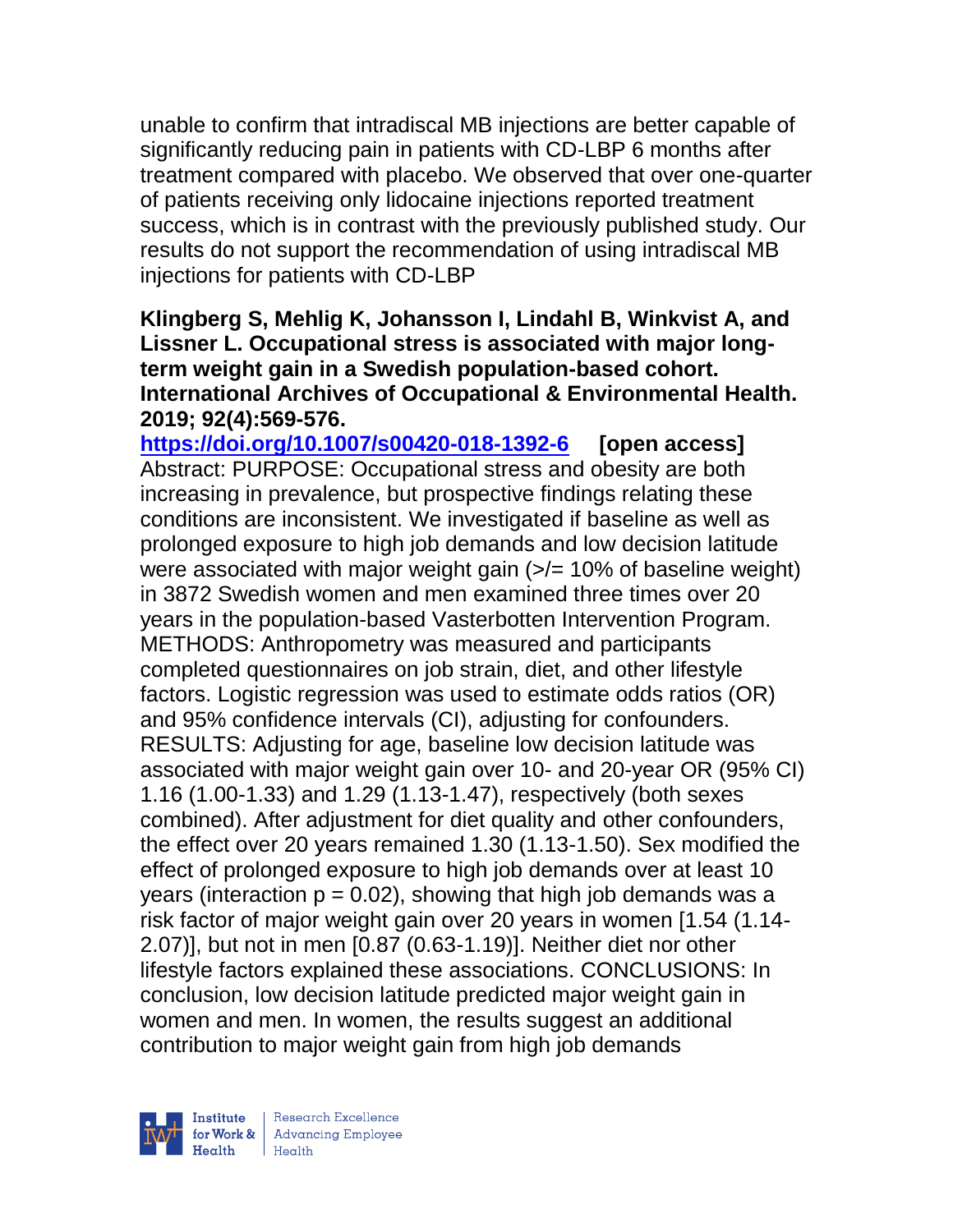# **Li L and Singleton P. The effect of workplace inspections on worker safety. ILR Review. 2018; 72(3):718-748. <https://doi.org/10.1177/0019793918801575>**

#### **Liow MHL, Goh GS, Yeo W, Ling ZM, Yue WM, Guo CM, et al. Time taken to return to work does not influence outcomes of minimally invasive transforaminal lumbar interbody fusion: a 5 year follow-up study. Spine. 2019; 44(7):503-509. <https://doi.org/10.1097/BRS.0000000000002863>**

Abstract: STUDY DESIGN: Retrospective cohort study using prospectively collected registry data. OBJECTIVE: To determine factors which influence return-to-work (RTW) in patients undergoing minimally invasive transforaminal lumbar interbody fusion (MIS-TLIF) and to determine if early RTW affects functional outcomes. SUMMARY OF BACKGROUND DATA: MIS-TLIF has been associated with accelerated return to work. RTW in non-WC workingage adults after MIS-TLIF is not well understood. METHODS: Prospectively collected registry data of 907 patients who underwent MIS-TLIF at a single institution from 2004 to 2013 were reviewed. One hundred ten working adults who underwent single-level MIS-TLIF with complete preoperative and 5-year postoperative follow-up data were included. Patients were assigned into Early RTW (</=60 d,  $n = 40$ ) and Late RTW (>60 d,  $n = 70$ ). All patients were assessed pre- and postoperatively at 2 and 5 years. Length of operation, length of stay, and comorbidities were also recorded. RESULTS: The Early RTW group had significantly lower Oswestry Disability Index (ODI), North American Spine Society score for neurogenic symptoms (NASS NS), numerical pain rating scale (NPRS) back and leg pain scores than the Late RTW group (<0.01) There were no significant differences in age, body mass index (BMI) and prevalence of medical comorbidities ( $P > 0.05$ ). In addition, there were no differences in terms of duration of surgery or length of hospitalization. There were no significant differences in ODI, NASS NS, Short-form 36 physical and mental component scores (SF-36 PCS/MCS), NPRS, satisfaction/expectation fulfilment between the Early and Late RTW groups at 2-year and 5-year follow-up. Both groups reported similar proportions that RTW without limitations and return-to-function (RTF) at 2-years and 5-years. CONCLUSION: Patients who RTW late have significantly poorer preoperative SF-36 physical component scores

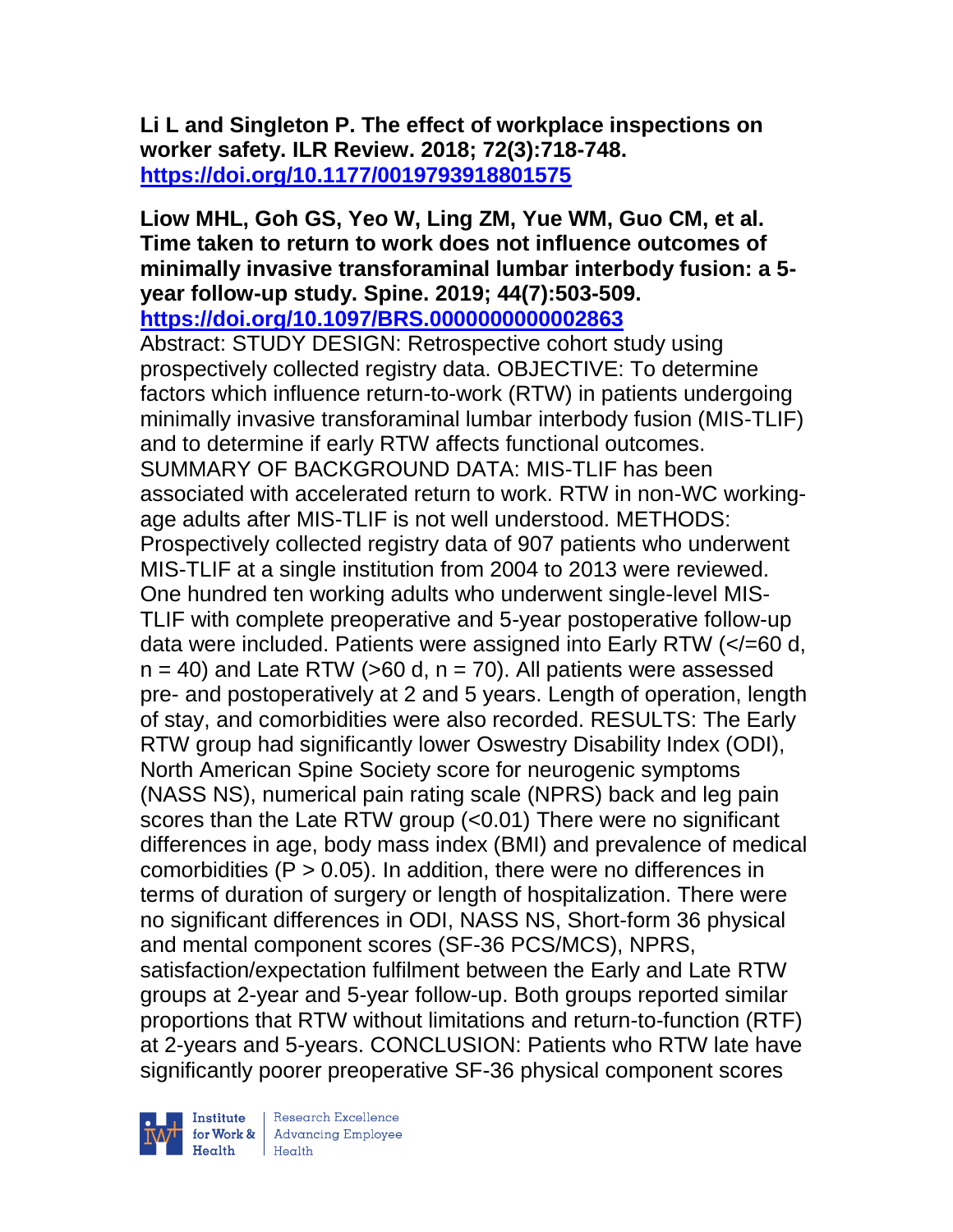and higher ODI, NASS NS, NPRS back/leg pain scores. Surgeons should be cognizant that working adults with poorer preoperative function will tend to return to work later, but should reassure them that they will likely achieve similar clinical outcomes, satisfaction and expectation fulfilment when compared with patients who returned to work early. LEVEL OF EVIDENCE: 3

### **Lu C and Ng E. Healthy immigrant effect by immigrant category in Canada. [Statistics Canada catalogue no. 82-003-X]. Health Reports. 2019; 30(4):3-11.**

**[https://www150.statcan.gc.ca/n1/pub/82-003](https://www150.statcan.gc.ca/n1/pub/82-003-x/2019004/article/00001-eng.pdf) [x/2019004/article/00001-eng.pdf](https://www150.statcan.gc.ca/n1/pub/82-003-x/2019004/article/00001-eng.pdf)**

**MacDonald V and Keir PJ. Assessment of musculoskeletal disorder risk with hand and syringe use in chemotherapy nurses and pharmacy assistants. IISE Transactions on Occupational Ergonomics and Human Factors. 2018; 6(3-4):128-142. <https://doi.org/10.1080/24725838.2018.1502698>** 

**Mutambudzi M, Theorell T, and Li J. Job strain and long-term sickness absence from work: a ten-year prospective study in German working population. Journal of Occupational & Environmental Medicine. 2019; 61(4):278-284.** 

**<https://doi.org/10.1097/JOM.0000000000001525>** 

Abstract: OBJECTIVE: The aim of this study was to examine the prospective associations between baseline job strain and 10-year cumulative incidence of long-term sickness absence (LTSA) in the German workforce. METHODS: This study used longitudinal data from the 2001 to 2011 waves of The German Socio-Economic Panel (SOEP) (n = 9794). Kaplan-Meier survival curves and Cox proportional hazard regression models were used to examine the prospective association between job strain and incidence of LTSA. RESULTS: High strain [hazard ratio (HR) = 1.28, 95% confidence interval (95% CI) = 1.12 to 1.46] and passive jobs (HR = 1.14, 95% CI) = 1.01 to 1.30) were significantly associated with LTSA after full adjustment for covariates, with greater risk in the older participants  $($ >45) in passive (HR = 1.33, 95% CI = 1.08 to 1.63) and high strain  $(HR = 1.56, 95\% \text{ CI} = 1.27 \text{ to } 1.92)$  jobs. CONCLUSION: Jobs with low control over work were associated with LTSA in German workers.

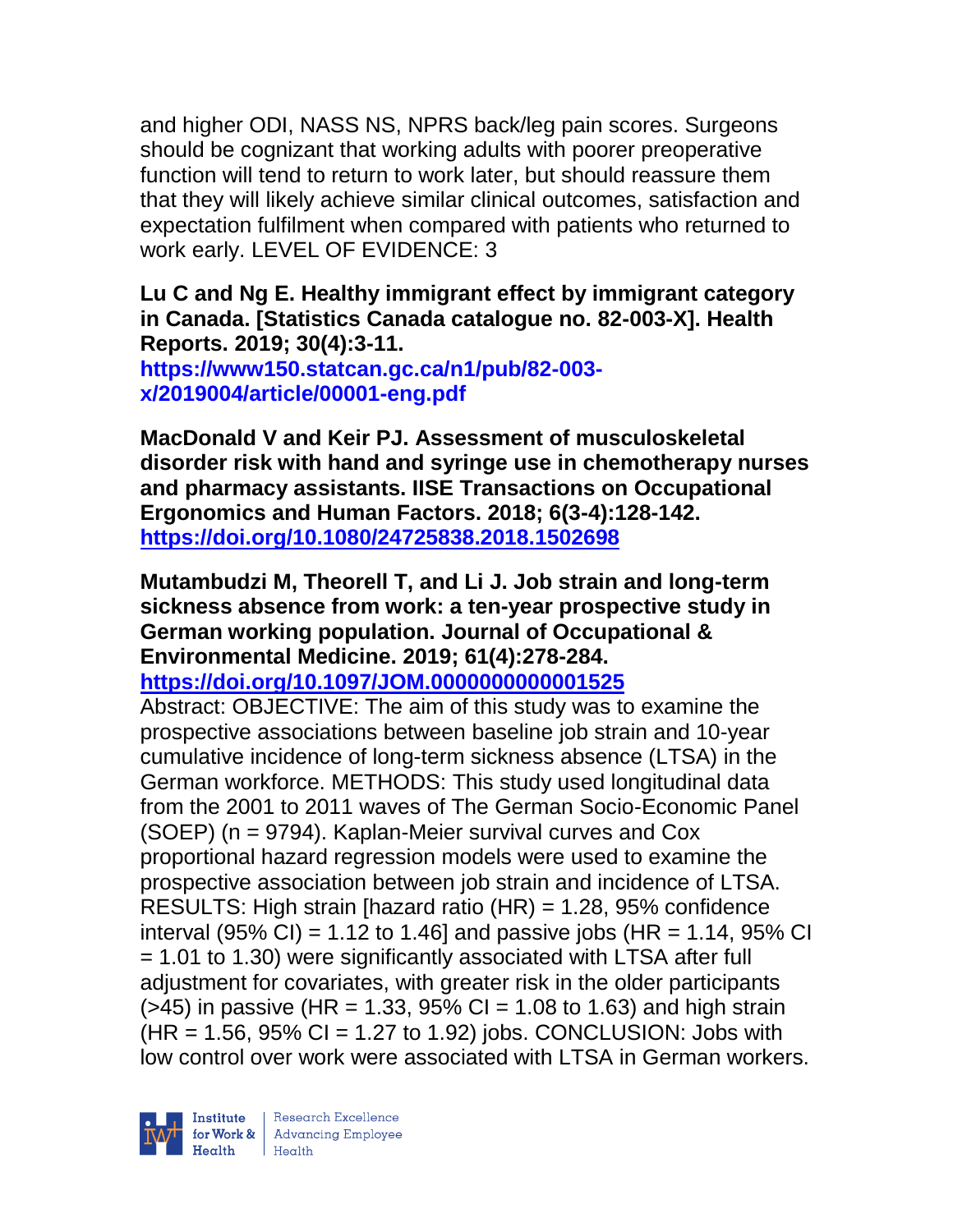More studies using longitudinal employment data, and more detailed job strain measures are warranted

# **Park Y and Kim S. Customer mistreatment harms nightly sleep and next-morning recovery: job control and recovery selfefficacy as cross-level moderators. Journal of Occupational Health Psychology. 2019; 24(2):256-269.**

### **<https://doi.org/10.1037/ocp0000128>**

Abstract: Customer mistreatment is becoming an important topic for work stress researchers and practitioners given the rise of service industry. Taking stressor-emotion-control perspectives, the authors examine day-level relationships between call center workers' customer mistreatment experiences and their impaired recovery outcomes mediated by end-of-work negative affect. Furthermore, control concepts in the job and personal domains are tested as crosslevel moderators. Specifically, job control and recovery self-efficacy are identified to reduce the within-person process of customer mistreatment affecting recovery outcomes. Seventy-one call center employees completed a registration survey and then two daily surveys over 2 consecutive weeks, yielding 481 time-lagged day-level observations. Multilevel path analyses show that customer mistreatment is positively associated with increased negative affect, which, in turn, predicts poor sleep quality at night and poor recovery state the next morning. Job control attenuates the day-level effect of customer mistreatment on negative affect, and recovery self-efficacy alleviates the day-level effects of negative affect on sleep quality and next-morning recovery state. The findings shed light on the recoveryimpairing effects of customer mistreatment and its important boundary conditions. (PsycINFO Database Record (c) 2019 APA, all rights reserved)

**Fischer MR, Persson EB, Stalnacke BM, Schult ML, and Lofgren M. Return to work after interdisciplinary pain rehabilitation: oneand two-year follow-up study based on the Swedish quality registry for pain rehabilitation. Journal of Rehabilitation Medicine. 2019; 51(4):281-289.** 

**<https://doi.org/10.2340/16501977-2544>** 

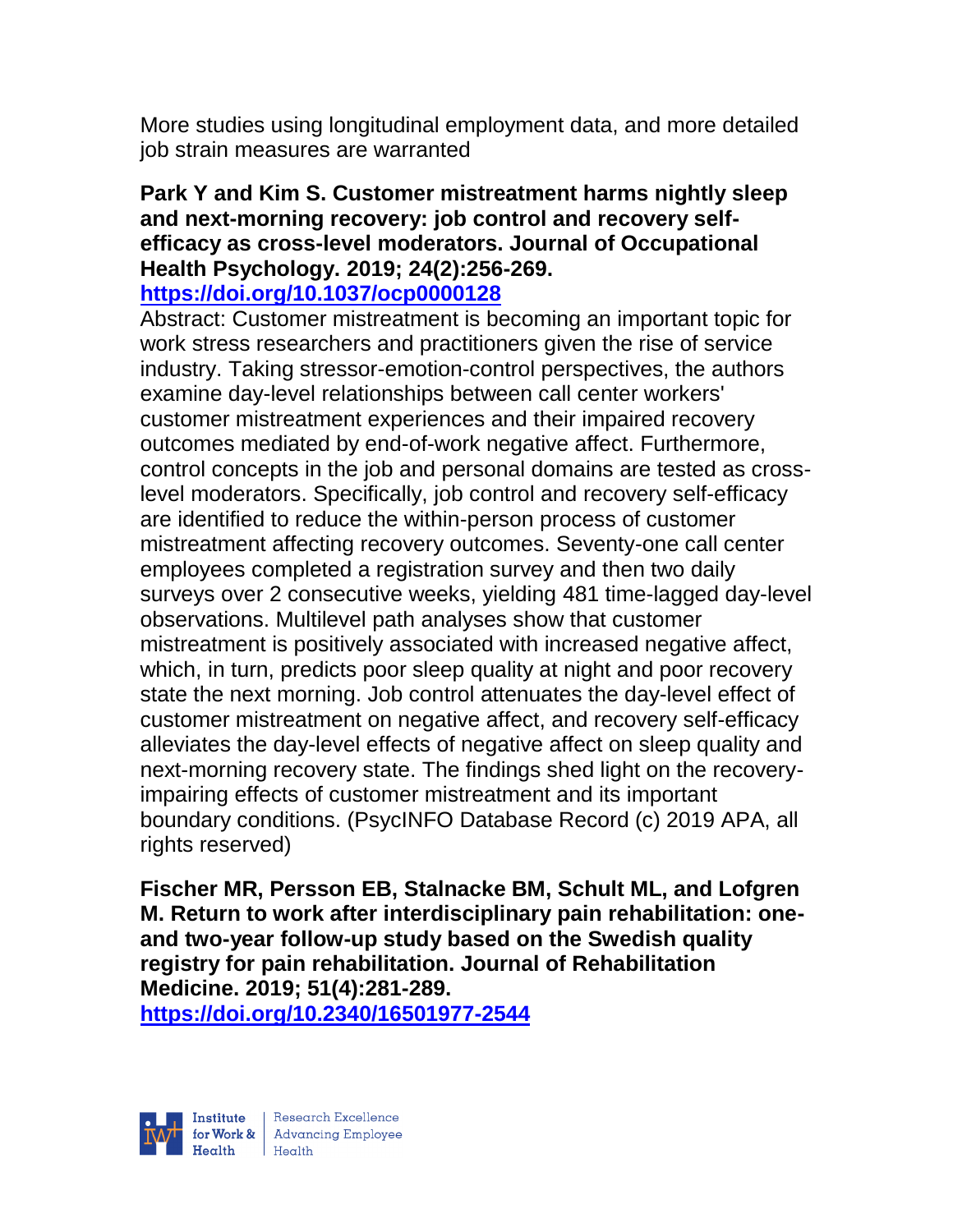**Vedaa O, Pallesen S, Erevik EK, Svensen E, Waage S, Bjorvatn B, et al. Long working hours are inversely related to sick leave in the following 3 months: a 4-year registry study. International Archives of Occupational & Environmental Health. 2019; 92(4):457-466.** 

# **<https://doi.org/10.1007/s00420-018-1372-x>**

Abstract: PURPOSE: The aim of this study was to investigate the effects of long working hours  $\left( \frac{5}{6} \right)$  = 12 h shifts) on sick leave using objective records of shift work exposure and of sick leave. METHODS: A total of 1538 nurses (mean age 42.5, SD 12.0; response rate 42%) participated. Payroll and archival sick leave data over a 4-year period were retrieved from employers' records and aggregated over every third calendar month. A multilevel negative binomial model was used to investigate the effects of exposure to long working hours, on subsequent sick leave rates the following 3 months. Covariates included prior sick leave, number of shifts worked, night and evening shifts, personality, and demographic characteristics. RESULTS: Exposure to long working hours was associated with fewer sick leave days in the subsequent 3 months [adjusted model, incidence rate ratio (IRR) =  $0.946$ ,  $95\%$  CI 0.919-0.973, p < 0.001]. The interaction long working hours by a number of work days showed that sick leave days the subsequent 3 months was higher by long shifts when number of shifts was high compared to when number of shifts was low [adjusted model, IRR 1.002, 95% CI 1.000-1.004, p < 0.05]. DISCUSSION: Long working hours was associated with fewer sick leave days. The restorative effects of extra days off with long working hours are discussed as possible explanations to this relationship

#### **Wu B, Varner K, Dahm MM, Reutman S, and Davis KG. Workrelated injuries within a large urban public school system in the Mid-Western United States. Work. 2019; 62(3):373-382. <https://doi.org/10.3233/WOR-192874>**

Abstract: BACKGROUND: More than 13 million employees are working in the public education sector which includes more than just teachers in the United States. This industry sector also employs custodians, maintenance, and administration. To date, there is very limited information about the type and frequency of injuries for these employees. OBJECTIVE: To identify injury trends related to



Institute Research Excellence<br>
for Work & Advancing Employee<br>
Health Health